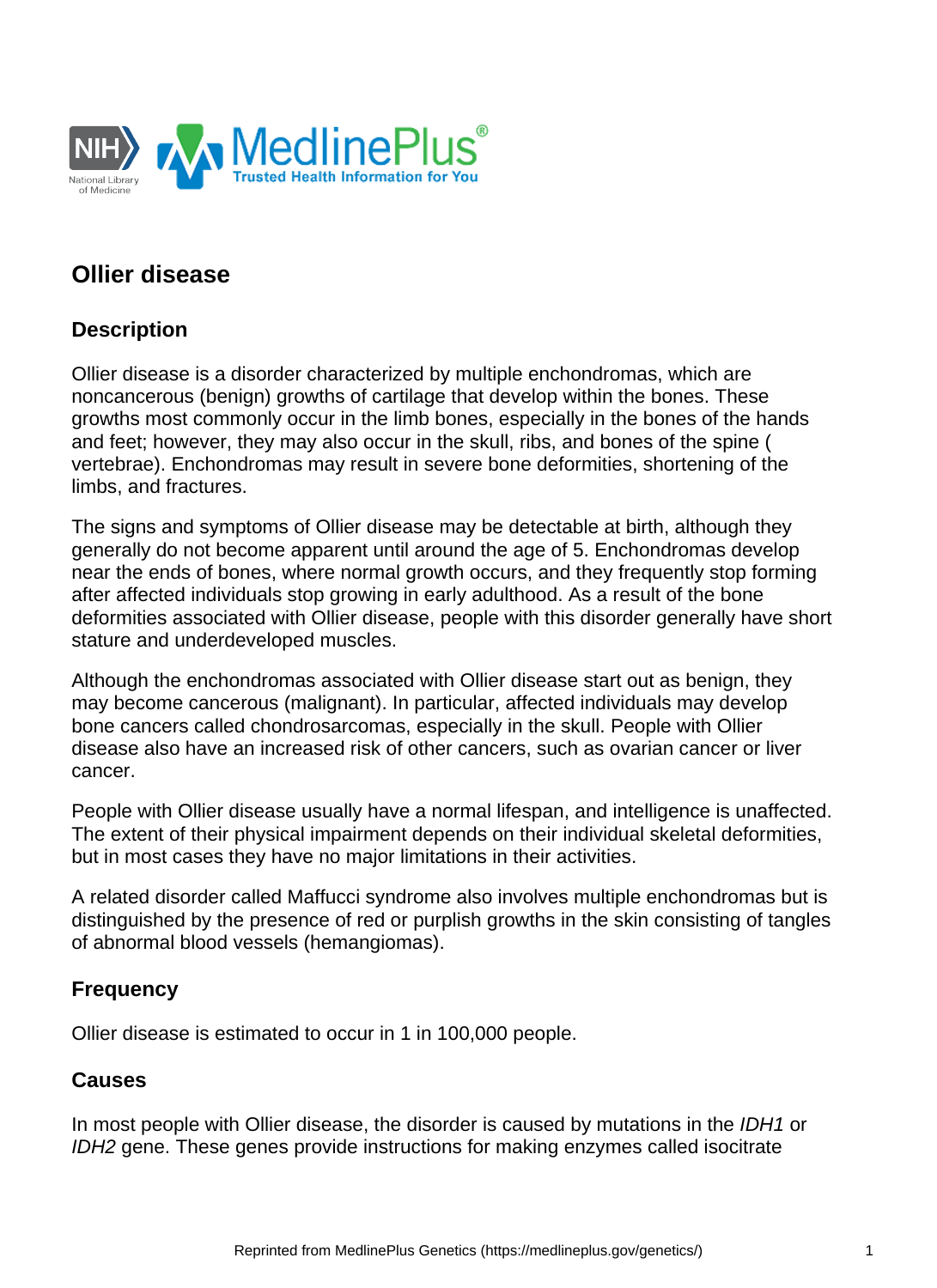dehydrogenase 1 and isocitrate dehydrogenase 2, respectively. These enzymes convert a compound called isocitrate to another compound called 2-ketoglutarate. This reaction also produces a molecule called NADPH, which is necessary for many cellular processes. IDH1 or IDH2 gene mutations cause the enzyme produced from the respective gene to take on a new, abnormal function. Although these mutations have been found in some cells of enchondromas in people with Ollier disease, the relationship between the mutations and the signs and symptoms of the disorder is not well understood.

Mutations in other genes may also account for some cases of Ollier disease.

Learn more about the genes associated with Ollier disease

- [IDH1](https://medlineplus.gov/genetics/gene/idh1/)
- [IDH2](https://medlineplus.gov/genetics/gene/idh2/)

# **Inheritance**

Ollier disease is not inherited. The mutations that cause this disorder are somatic, which means they occur during a person's lifetime. A somatic mutation occurs in a single cell. As that cell continues to grow and divide, the cells derived from it also have the same mutation. In Ollier disease, the mutation is thought to occur in a cell during early development before birth; cells that arise from that abnormal cell have the mutation, while the body's other cells do not. This situation is called mosaicism.

# **Other Names for This Condition**

- Dyschondroplasia
- Enchondromatosis
- Enchondromatosis, multiple, Ollier type
- Multiple cartilaginous enchondroses
- Multiple enchondromatosis
- Ollier' s syndrome

# **Additional Information & Resources**

#### Genetic Testing Information

• [Genetic Testing Registry: Enchondromatosis](https://www.ncbi.nlm.nih.gov/gtr/conditions/C0014084/) (https://www.ncbi.nlm.nih.gov/gtr/cond itions/C0014084/)

#### Genetic and Rare Diseases Information Center

• [Ollier disease](https://rarediseases.info.nih.gov/diseases/7251/ollier-disease) (https://rarediseases.info.nih.gov/diseases/7251/ollier-disease)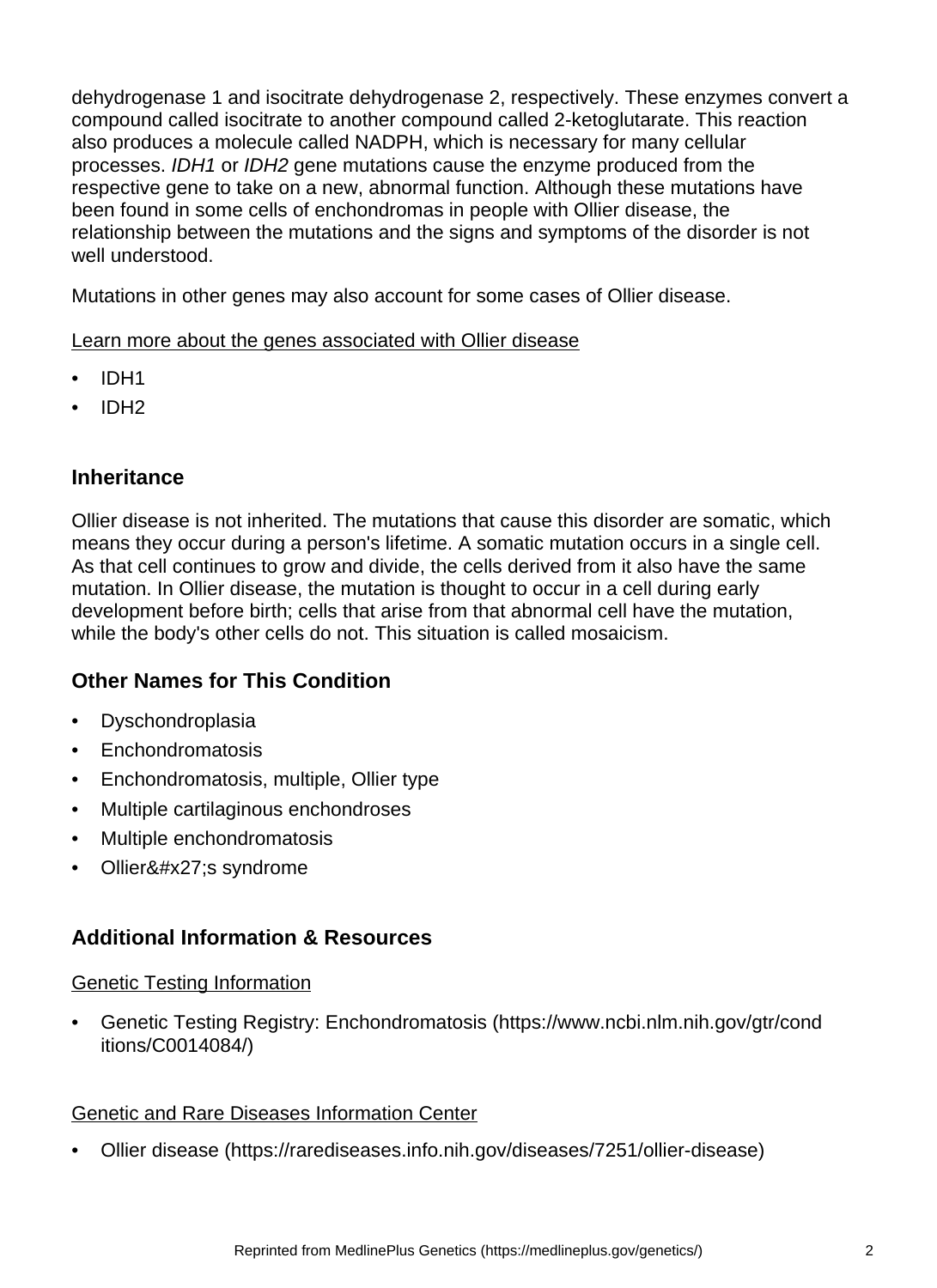## Patient Support and Advocacy Resources

- [Disease InfoSearch](https://www.diseaseinfosearch.org/) (https://www.diseaseinfosearch.org/)
- [National Organization for Rare Disorders \(NORD\)](https://rarediseases.org/) (https://rarediseases.org/)

## Research Studies from ClinicalTrials.gov

• [ClinicalTrials.gov](https://clinicaltrials.gov/ct2/results?cond=%22Ollier+disease%22+OR+%22Enchondromatosis%22) (https://clinicaltrials.gov/ct2/results?cond=%22Ollier+disease%22 +OR+%22Enchondromatosis%22)

## Catalog of Genes and Diseases from OMIM

• [ENCHONDROMATOSIS, MULTIPLE, OLLIER TYPE](https://omim.org/entry/166000) (https://omim.org/entry/16600 0)

## Scientific Articles on PubMed

• [PubMed](https://pubmed.ncbi.nlm.nih.gov/?term=%28Enchondromatosis%5BMAJR%5D%29+AND+%28Ollier+disease%5BTIAB%5D%29+AND+english%5Bla%5D+AND+human%5Bmh%5D+AND+%22last+1800+days%22%5Bdp%5D) (https://pubmed.ncbi.nlm.nih.gov/?term=%28Enchondromatosis%5BMAJR %5D%29+AND+%28Ollier+disease%5BTIAB%5D%29+AND+english%5Bla%5D+A ND+human%5Bmh%5D+AND+%22last+1800+days%22%5Bdp%5D)

# **References**

- Amary MF, Damato S, Halai D, Eskandarpour M, Berisha F, Bonar F, McCarthy S, Fantin VR, Straley KS, Lobo S, Aston W, Green CL, Gale RE, Tirabosco R, FutrealA, Campbell P, Presneau N, Flanagan AM. Ollier disease and Maffucci syndrome are caused by somatic mosaic mutations of IDH1 and IDH2. Nat Genet. 2011 Nov6;43( 12):1262-5. doi: 10.1038/ng.994. [Citation on PubMed](https://pubmed.ncbi.nlm.nih.gov/22057236) (https://pubmed.ncbi.nlm.nih.g ov/22057236)
- Herget GW, Strohm P, Rottenburger C, Kontny U, Krauß T, Bohm J, Sudkamp N, UhlM. Insights into Enchondroma, Enchondromatosis and the risk of secondaryChondrosarcoma. Review of the literature with an emphasis on the clinicalbehaviour, radiology, malignant transformation and the follow up. Neoplasma. 2014;61(4):365-78. doi: 10.4149/neo\_2014\_046. Review. [Citation on PubMed](https://pubmed.ncbi.nlm.nih.gov/24645839) (https: //pubmed.ncbi.nlm.nih.gov/24645839)
- Pansuriya TC, Kroon HM, Bovée JV. Enchondromatosis: insights on the different subtypes. Int J Clin Exp Pathol. 2010 Jun 26;3(6):557-69. Review. [Citation on](https://pubmed.ncbi.nlm.nih.gov/20661403)  [PubMed](https://pubmed.ncbi.nlm.nih.gov/20661403) (https://pubmed.ncbi.nlm.nih.gov/20661403) or [Free article on PubMed](https://www.ncbi.nlm.nih.gov/pmc/articles/PMC2907117/)  [Central](https://www.ncbi.nlm.nih.gov/pmc/articles/PMC2907117/) (https://www.ncbi.nlm.nih.gov/pmc/articles/PMC2907117/)
- Pansuriya TC, van Eijk R, d'Adamo P, van Ruler MA, Kuijjer ML, Oosting J, Cleton-Jansen AM, van Oosterwijk JG, Verbeke SL, Meijer D, van Wezel T, Nord KH, Sangiorgi L, Toker B, Liegl-Atzwanger B, San-Julian M, Sciot R, Limaye N,Kindblom